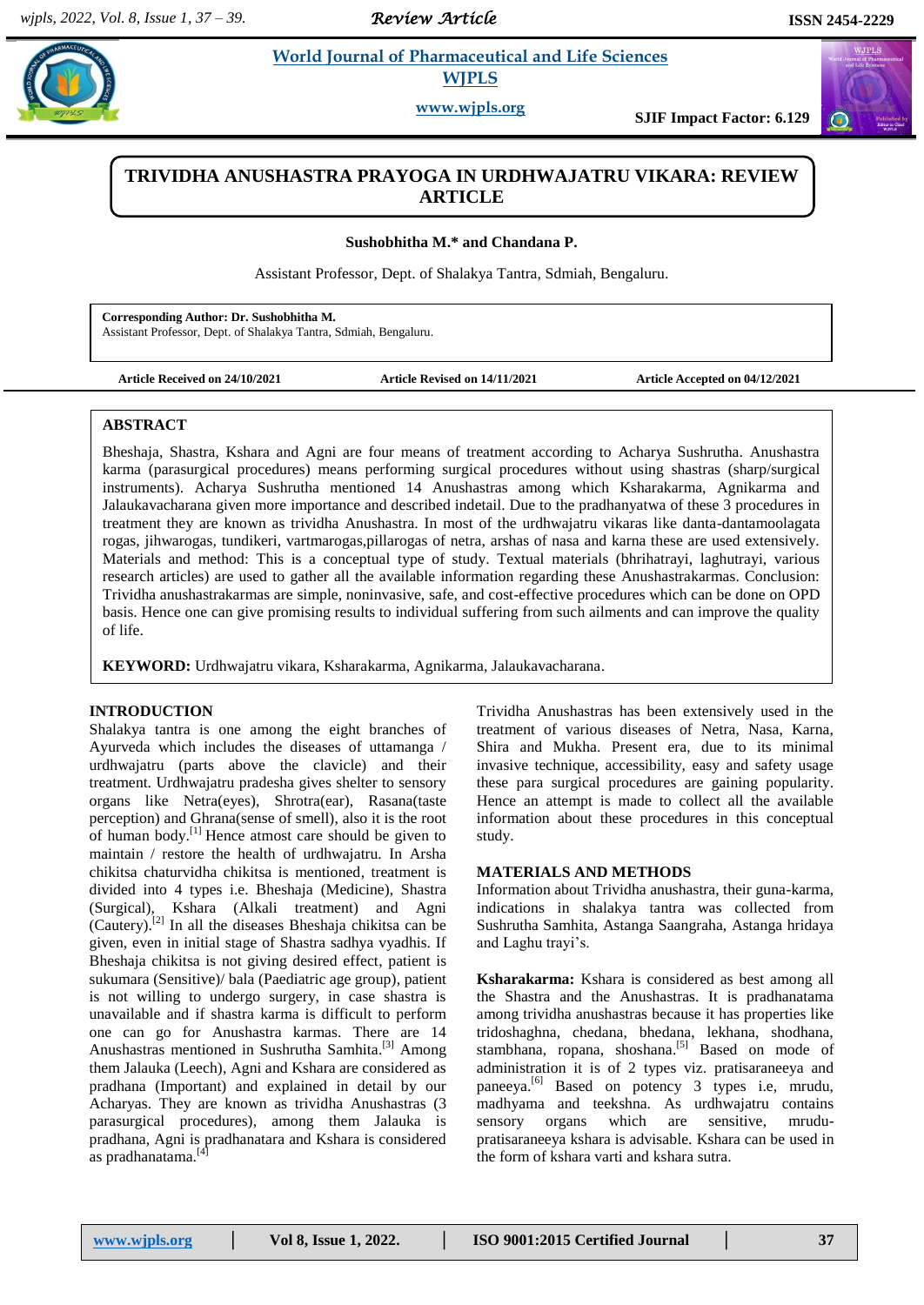|             | Indications                                                                                                                                                                                                                                                                                                                | Kshara used                                                                                                                                                                                       |
|-------------|----------------------------------------------------------------------------------------------------------------------------------------------------------------------------------------------------------------------------------------------------------------------------------------------------------------------------|---------------------------------------------------------------------------------------------------------------------------------------------------------------------------------------------------|
| Netra rogas | Balasa<br>grathita,<br>lagana,<br>upapakshmamala, pakshmakopa,<br>shushkarsha, arbuda,<br>Bisavartma,<br>Alaji, Upanaha, Pishtaka, Sirashukla,<br>Savrana shukla                                                                                                                                                           | Langali kshara, Yava kshara with<br>vyoshadi gritha, kashranjana<br>[yavakshara] Vibhitaka<br>kshara.<br>Gunja kshara                                                                             |
| Karna rogas | Badhirya, Pootikarna, Puyasrava,<br>Karnanada, Krimikarna, Karna arsha,<br>Karna arbuda.                                                                                                                                                                                                                                   | Kshara taila [mulaka,yava ,sarjika<br>kshara]<br>Apamarga kshara                                                                                                                                  |
| Nasa rogas  | Peenasa, Kaphaja Pratishyaya,<br>Nasa arsha, Nasa arbuda,                                                                                                                                                                                                                                                                  | like<br>Mrudu kshara<br>Apamarga<br>kshara, chitraka, kadali                                                                                                                                      |
| Shiro rogas | Indra lupta, Darunaka, Shiroroga,<br>Kaphaja shiroroga, Krimija shiroroga                                                                                                                                                                                                                                                  | Palasha kshara or jala shooka<br>kshara, vyosha kshara, kashrodaka,<br>Gunja kshara                                                                                                               |
| Mukha rogas | Kaphaja oshta kopa, Jalarbuda,<br>Adhidanta, danta<br>sharaka, danta<br>pupputa, vaidarbha, Kanta rogas,<br>shleshma Chaya in<br>mukha,<br>galaganda, danta veshta, sheetada,<br>upajihwika, adhijihwika,<br>galashundika, tundikeri,<br>adrusha,<br>talupaaka, talu shosha, talu sanghata,<br>talu pupputa, kanta shaluka | Yava kshara, kshara taila, paata<br>kshara, apamarga kshara, swarjika<br>kshara, kshara jala gandusha,<br>yavakshara gutika mukha dharana,<br>hata kshara with gomutra paana,<br>yavakshara yusha |

#### **Jalaukavacharana**

Detailed description regarding the type of Jalauka and procedure is available in Sushrutha Samhita.<sup>[7]</sup> It is indicated for raktamokshana in sukumara and bala. Jalaukavacharana is done in grathitha and avagadha raktadusti.<sup>[8]</sup>

Indications in Shalakya tantra: Siravyadha mentioned in our texts are difficult to perform for jatrudhwa rogas. Jalaukavacharana and pracchanna are easy as well as most convenient methods of raktamokshana where blood loss is minimal.

|            | Indications                                                |  |  |
|------------|------------------------------------------------------------|--|--|
| Netra roga | Anjana namika, savrana shukla, sira shukra, raktaja        |  |  |
|            | abhishyanda and raktaja adhimanta, akshi ruja, ragi timira |  |  |
| Karna roga | Kaphanubandha bhadirya, karna vidradhi, karna shopha,      |  |  |
|            | paripota, utpaata, parilehi                                |  |  |
| Nasa roga  | Nasapaka, Nasarbuda, Nasarsha                              |  |  |
| Shiro roga | Khalitya, palitya, indralupta                              |  |  |
| Mukha roga | Oshta roga, kanta rogas, sheetada, vaidarbha, upakusha     |  |  |

# **Agnikarma**

|            | Indications                                       | Dahana upakarna               |
|------------|---------------------------------------------------|-------------------------------|
| Netra roga | Mahalagana, shuskarsha, arbuda,                   | Shalaka, suchyagra            |
|            | Arsha, pakshmakopa, upapakshmamala                |                               |
|            | Kruchronmilana, bisavartma,                       |                               |
|            | pakshmoparodha, alaji, sarva Ashanta adhimanta,   |                               |
| Karna roga | Karna arsha, karna arbuda                         | Shalaka                       |
| Nasa roga  | Nasa arsha, nasa arbuda                           | Shalaka                       |
| Shiro roga | Vataja shirashula, kaphaja shirashula,            | Shara kanda, Godanta, aja     |
|            | ardhavabhedaka, suryavarta                        | shakrut, Pippali kshoudra     |
|            |                                                   | guda Sneha, jambvoshta        |
| Mukha roga | Medoja oshta kopa, jalarbuda, sheeta danta, danta | Sneha, kshoudra, guda, Suchi, |
|            | vidradhi, danta nadi, galaganda, achala krimi     | shalaka, madhuchishta         |
|            | danta, adhidhanta, danta nadi                     |                               |

Pradhana tara among trividha anushastra karma as it results in apunarbhava of diseases and it can cure the diseases which are difficult to treat through other measures like bheshaja, shastra and kshara.<sup>[9]</sup> It is indicated in avaghada mula diseases. It can be performed in all ritus except sharad and greeshma. If condition require agnikarma in these ritus, pratyanika vidhis like